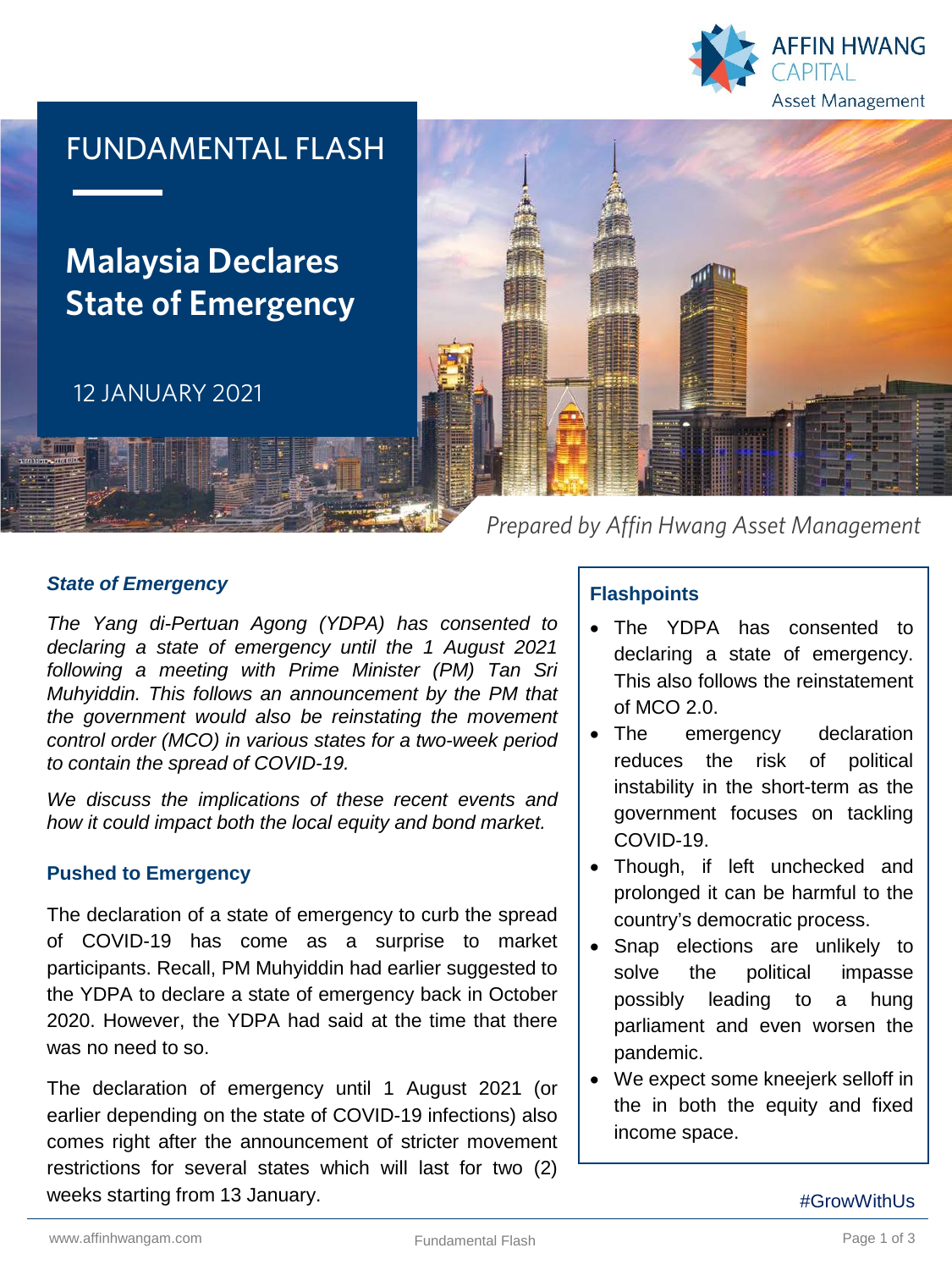

Under the emergency, the national parliament and state legislatures would be suspended and any elections or by-elections would not be allowed. Nonetheless, the PM has assured that the emergency does not involve a military coup and curfews will not be enforced.

The civil service and government apparatus will continue to function while all economic activities will proceed as usual with the usual movement control order (MCO) SOPs in place.

However, critics have opposed the move as it is seen as an attempt by Muhyiddin to hold on to power against the backdrop of internal fighting within his Pakatan Nasional (PN) coalition partners and to remove parliamentary oversight.

### **Market Impact – Equity & Fixed Income**

The Malaysian market is reacting to both MCO 2.0 and the state of emergency declaration. Reopening plays like banks and the broad market is generally weaker as the lockdown will slow economic activity temporarily.

In our view, we think the much expected lockdown event has mostly been factored-in by the market already, with correction prior to and post announcement.

However, the declaration of a state of emergency was a surprise to the market.

We believe the emergency declaration has removed the risk of political instability for now while the government focuses on tackling COVID-19 situation. Ultimately, we think it is positive as it temporarily removes political overhang.

The focus should now shift towards containing the spread of COVID-19. There will no doubt be concerns raised from various government parties, which were eyeing a breakdown of the weak coalition as a route to power.

We think the market will come to appreciate this event after a typical knee-jerk sell off. The alternative is an election during a health crisis, with the likely result of a hung parliament and even accelerating the spread of COVID-19.

Weak coalition makes for weak policy making due to political compromises. Some of the things that we need to watch out for are foreign investor reaction, currency impact and potential rating changes.

If the COVID-19 situation worsens, the government has emergency powers to take over private healthcare for public use. Our unit trust funds do not have large exposure to such names. Bottomline, we don't think equity markets will see a severe sell-down.

Political stability is the better alternative. Whether there will be upside will depend on new government policy to drive growth, which is not known at this point in time.